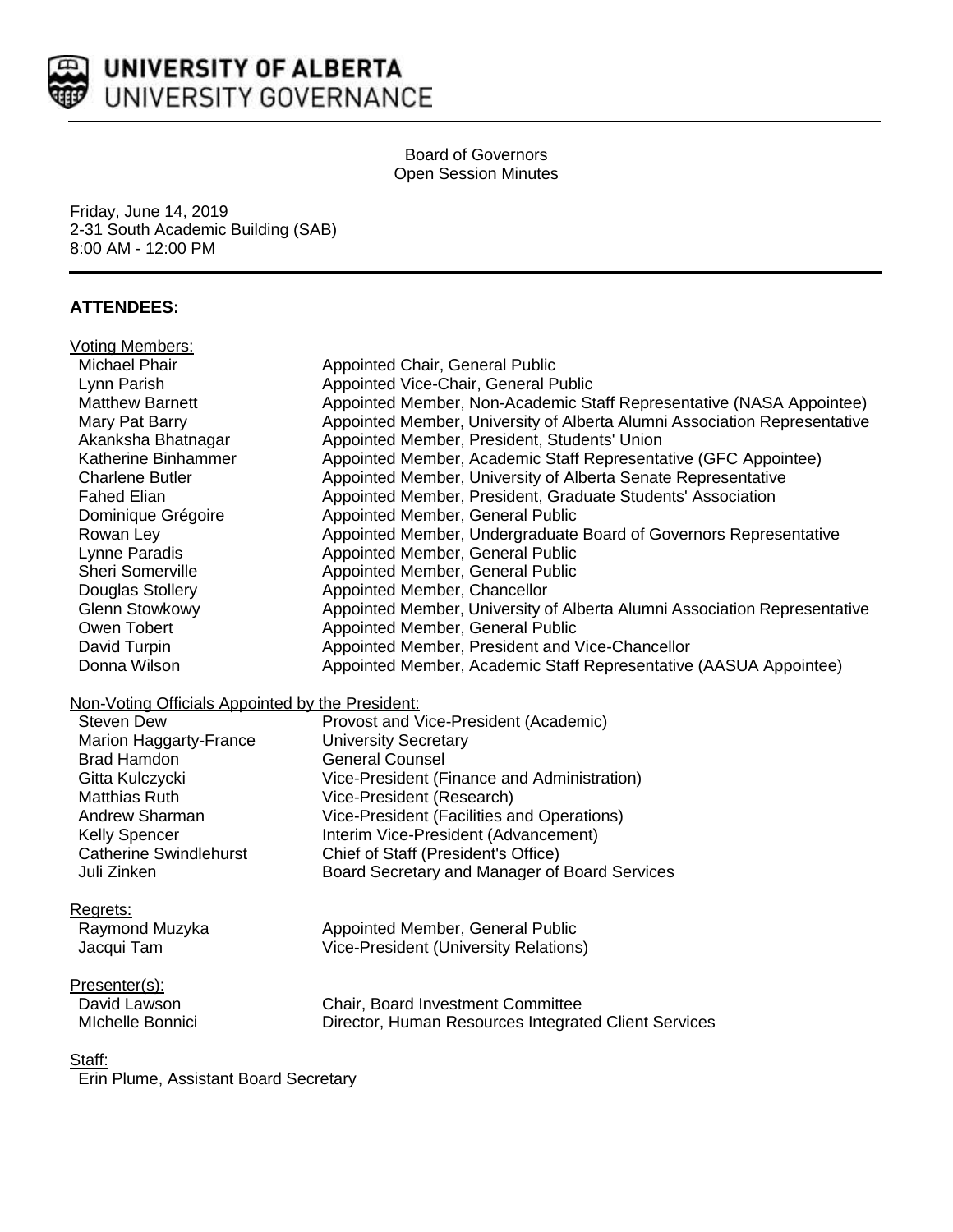## **OPENING SESSION**

1. *Chair's Session*

*Presenter(s)*: Michael Phair

1a. Call to Order and Confirmation of Quorum

*Presenter(s)*: Michael Phair

The Board Secretary confirmed that the attendance constituted quorum. The Chair called the meeting to order at  $8:00a \, m$ 

## 1b. *Approval of Open Session Agenda*

Materials before members are contained in the official meeting file.

*Presenter(s)*: Michael Phair

The motion was moved and seconded.

THAT the Board of Governors approve the Open Session agenda as presented.

**CARRIED**

#### 1bi *Review of Consent Agenda*

*Presenter(s)*: Michael Phair

The Chair invited members to inform him if there were any requests to remove an item from the Open Session Consent Agenda. There were no requests.

#### 1c. Conflict of Interest - Opportunity for Declaration

#### *Presenter(s)*: Michael Phair

The Chair made note of the following:

- The University of Alberta has policy and procedure in place for Conflict of Interest and Conflict of Commitment, and Board members make annual disclosures.
- In addition, Board members must declare any conflict related to the Board Agenda of each meeting and, in the event of such conflict, absent themselves from the discussion and voting on the item.
- The *Post-secondary Learning Act*, Section 16(5) states that: The members of the board must act in the best interests of the university.

The Chair invited members to declare conflicts of interest related to the Open Session Agenda of the meeting. Seeing none, the Chair declared the question asked and answered.

#### 1d. Chair's Remarks

*Presenter(s)*: Michael Phair

The Chair welcomed members and guests and acknowledged all Indigenous peoples and the traditional lands on which the Board was gathered.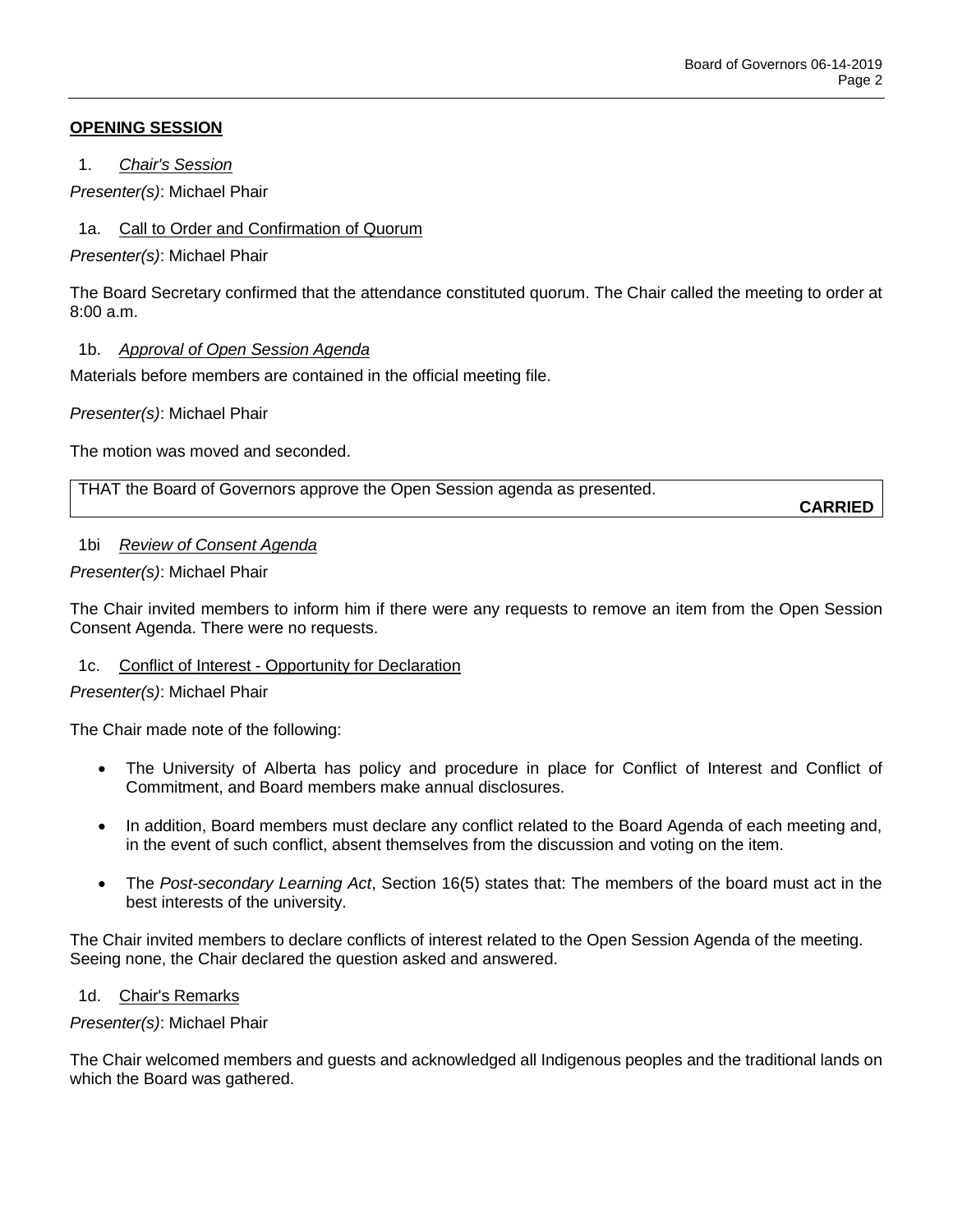He thanked members and guests who attended the Board's annual recognition dinner the night before to honour the Board's outgoing and retired members and expressed his appreciation for those remarkable individuals and their work on the Board and its committees. The Chair acknowledged in particular Glenn Stowkowy, attending his final Board meeting as the Alumni Association Representative to the Board, and noted that Mr Stowkowy would next serve as the public member to the University of Alberta Property Trust, Inc. (UAPTI). He explained that the Alumni Association had elected Mr Bill Werry to succeed Mr Stowkowy on the Board of Governors, and that his appointment was pending Ministerial Order.

The Chair congratulated Ms Mary Pat Barry, who recently served as the Graduation Speaker at the Faculty of Extension graduation ceremony, and Ms Sheri Somerville, who, in her capacity as Executive Director of Ballet Edmonton, was invited to speak to the House of Commons' Standing Committee on Canadian Heritage regarding Canada Council funding for the arts.

The Chair, with President Turpin, congratulated Ms Kelly Spencer, Interim Vice-President (Advancement) on her recent convocation from the Master of Arts in Communication and Technology program, and the Chair congratulated all the graduates and thanked all the staff involved in the ceremonies.

He then updated members on the recent change in Provincial government and noted that he had a phone call with the Honourable Demetrios Nicolaides, Minister of Advanced Education and would be attending a meeting with all Alberta post-secondary institution Board Chairs and the Minister next week. He explained that the Minister had been invited to campus both over the summer to meet with the Board and to the Board retreat, and that he had expressed an interest in both.

Finally, the Chair took a moment to recognize members of the University community who had recently passed away: former Board Member Dr Jeremy Richards, General Faculties Council representative to the Board from 2015 to 2017; Dr Margaret Ann Armour, Professor and Associate Dean of Diversity in the Faculty of Science; and Dr Rosalind Sydie, Professor Emeritus in the Faculty of Arts.

# 2. *Report of the President*

Materials before members are contained in the official meeting file.

# *Presenter(s)*: David Turpin

In addition to his written report, the President provided verbal remarks on continued advocacy for the Council of Post-secondary Presidents of Alberta (COPPOA) principles of increased capacity, affordability, and support for research and innovation; the forthcoming federal election and advocacy work with Universities Canada and the U15 (a collective of Canada's research-intensive universities); and his recent meeting with the Minister of Advanced Education, Demetrios Nicolaides. At Dr Turpin's request, Vice-President (Finance and Administration) Gitta Kulczycki provided a brief update on the recent Canadian Association of University Business Officers (CAUBO) conference, at which Chad Schulz, Director of Integrated Finance Services, was awarded the Emerging Leader Award. Finally, Dr Turpin acknowledged Interim Vice-President (Advancement) Kelly Spencer and her team for surpassing their fundraising goal for the year, and at his request, Ms Spencer provided comments on the strength of the donor community and continued plans for communicating to donors the difference their gifts can make.

# 3. Report of the University Secretary

*Presenter(s)*: Marion Haggarty-France

3a. Summer Reading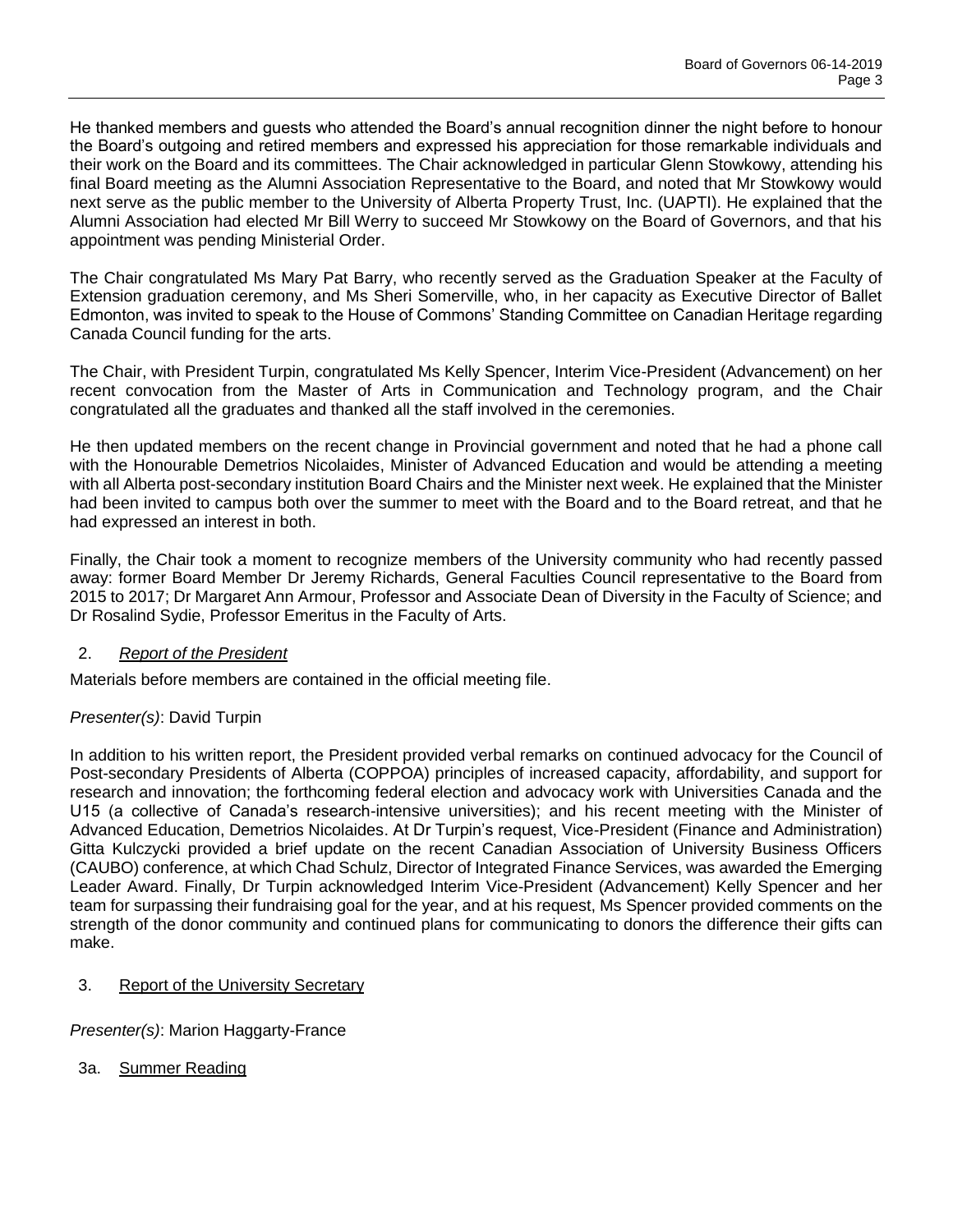*Discussion:* 

The University Secretary drew members' attention to the CD in front of them, *Giving Voice to Hope: Music of Liberian Refugees*, a gift from the Sound Studies Institute in the Faculty of Arts. She informed the Board that she had compiled a 'summer reading' list based on suggestions from Board Retreat panelists and Board members and would be sending the list later that day to Board of Governors' members.

# **CONSENT AGENDA**

## 4. *Approval of the Consent Agenda*

Materials before members are contained in the official meeting file.

*Presenter(s)*: Michael Phair

#### *Action Items*

- 4a. Approval of the Open Session Minutes of May 10, 2019
- 4b. Approval of the Open Session Minutes of May 27, 2019
- 4c. *Report of the Finance and Property Committee*
- 4ci Space Management Policy
- 4d. *Report of the Learning and Discovery Committee*
- 4di Proposed Termination of the Bachelor of Physical Education specializations in (1) Cultural and Managerial Study of Sport and Leisure and (2) Activity and Nutrition, Faculty of Kinesiology, Sport, and Recreation
- 4e. *Report of the Reputation and Public Affairs Committee*
- 4ei. University of Alberta Annual Report to the Government of Alberta *Information Reports*
- 4f. Report of the Audit and Risk Committee
- 4g. Report of the Finance and Property Committee
- 4h. Report of the Governance Committee
- 4i. Report of the Human Resources and Compensation Committee
- 4j. Report of the Investment Committee
- 4k. Report of the Learning and Discovery Committee
- 4l. Report of the Reputation and Public Affairs Committee *Regular Reports*
- 4m. Chancellor's Report
- 4n. Alumni Association
- 4o. Students' Union
- 4p. Graduate Students' Association
- 4q. Association of Academic Staff
- 4r. Non-Academic Staff Association
- 4s. General Faculties Council
- 4t. Board Chair and Board Members Activity Report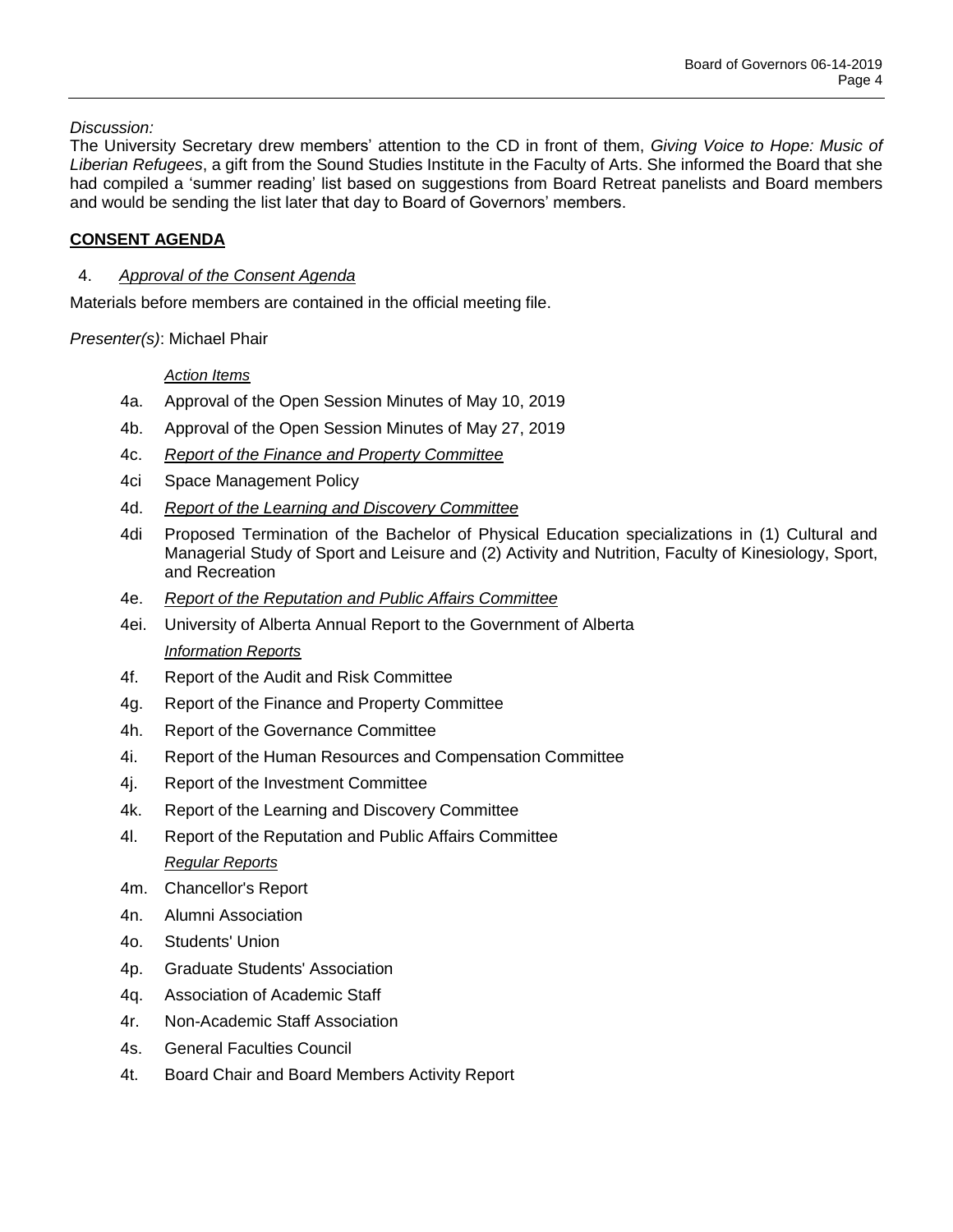The motion was moved and seconded.

THAT the Board of Governors approve the Open Session Consent Agenda, as presented.

**CARRIED**

## **DISCUSSION ITEMS**

5. *Report of the Investment Committee*

## *Presenter(s)*: David Lawson

#### 5a. Investment Committee Annual Report

Materials before members are contained in the official meeting file.

#### *Presenter(s)*: David Lawson

#### *Discussion*:

At the invitation of the Chair, Mr Lawson reviewed the Board Investment Committee's annual report to the Board, noting the University's investment assets of nearly \$2.5 billion, including roughly \$1.5 billion endowed assets and \$1 billion in non-endowed assets. He thanked committee members, administration, and staff for their attention and dedication to the committee over the year.

Mr Lawson reminded members of the Board-approved changes to the spending policy and reviewed highlights of the report, including the University Endowment Pool's (UEP's) 5.8% rate of return, short of the long term target of 7.4%, but still exceeding benchmarks; the Non-Endowed Investment Pool's (NEIP's) return of 3.4%; the Committee's strategy of allocating some assets to higher-return funds; the continued attention to responsible investments; and a cautious outlook towards the future.

President Turpin, Ms Kulczycki, and Mr Lawson responded to questions from Board members regarding how endowed and non-endowed returns are spent; whether these funds were available to spend or were earmarked for certain initiatives; and the possibility of increasing the percentage of assets to be invested responsibly.

The President thanked Mr Lawson, Investment Committee members, and administration for their work over the past year.

# **ACTION ITEMS**

#### 6. *Joint report of the Finance and Property and Learning and Discovery Committees*

*Presenter(s)*: Lynne Paradis; Owen Tobert

6a. University of Alberta's Comprehensive Institutional Plan (CIP) (2019-2020)

Materials before members are contained in the official meeting file.

*Presenter(s)*: Steven Dew; Gitta Kulczycki; Matthias Ruth; Andrew Sharman

*Purpose of the Proposal*: The proposal is before the Board because the university is required to submit the CIP annually to government as an integrated document reflecting academic, enrolment, financial, and capital plans.

#### *Discussion*:

Dr Paradis introduced the item and thanked administration for their work on the report, noting especially the goals and summary of the plans. The Board Chair reminded members that the Board previously approved the consolidated budget.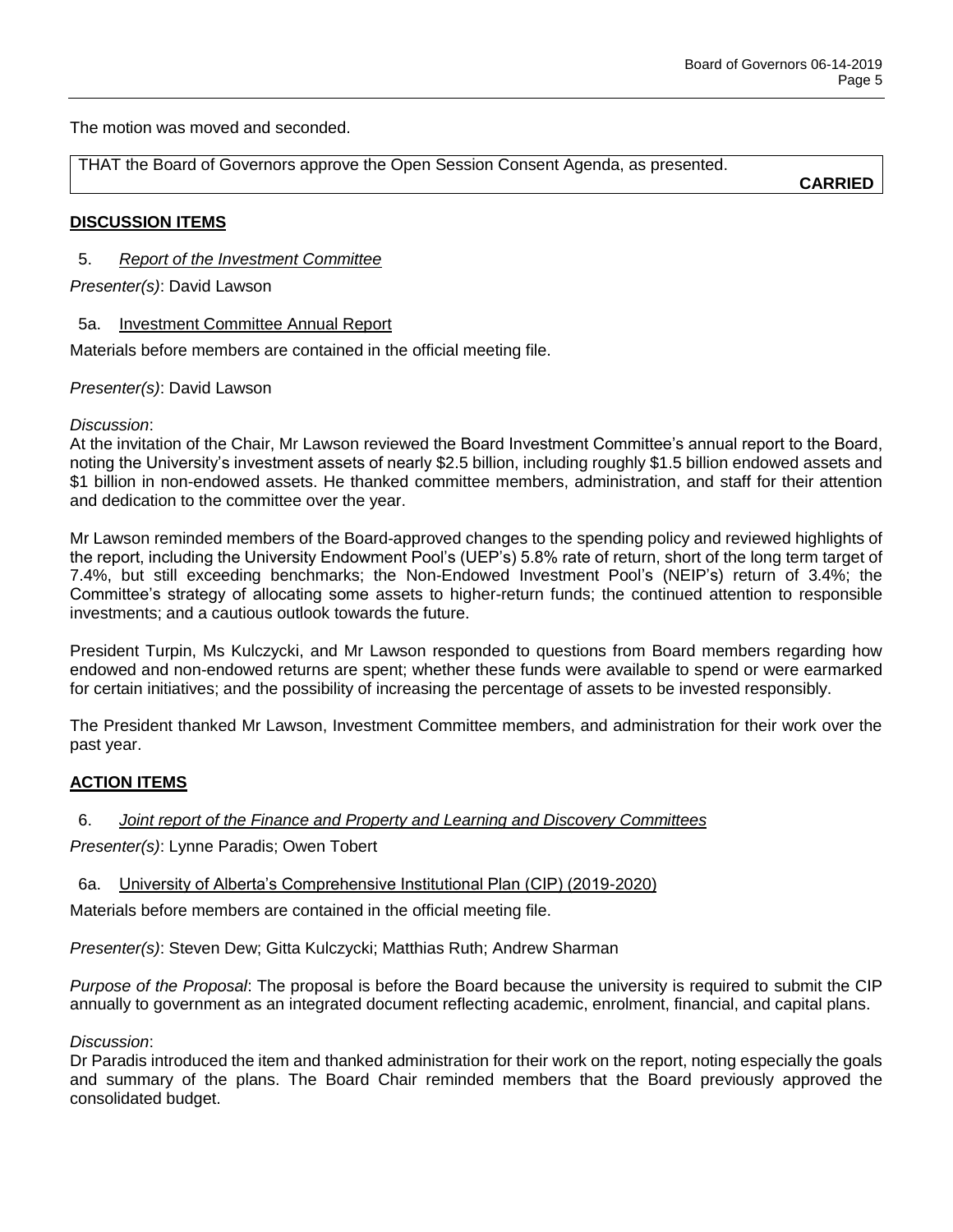President Turpin and Ms Kulczycki responded to questions from a board member regarding when the university expects to receive provincial funding in the absence of a provincial budget and whether cash flow problems were anticipated without funding.

The motion was moved and seconded.

*WHEREAS the University of Alberta 2019-2020 Consolidated Budget was previously approved by the Board of Governors on March 15, 2019,*

THAT the Board of Governors, on the recommendation of the Board Finance and Property Committee, the Board Learning and Discovery Committee, and the General Faculties Council Academic Planning Committee:

- approve the 2019-22 *University of Alberta Comprehensive Institutional Plan (CIP)*, as set forth in Attachment 1 to the agenda documentation, and
- empower administration to make any editorial changes to the CIP, as needed, as long as the changes do not have the force of policy.

**CARRIED**

# 7. *Report of the Finance and Property Committee*

#### *Presenter(s)*: Owen Tobert

*Discussion:* 

Mr Tobert introduced the following proposals recommended by the Board Finance and Property Committee noting the hard work of committee members over the past year.

#### 7a. International Tuition

*Presenter(s)*: Steven Dew

#### 7ai. International Tuition Model

Materials before members are contained in the official meeting file.

*Purpose of the Proposal*: To propose a new program-based tuition model to affect new international students, starting with the Fall 2020 intake.

#### *Discussion:*

The Provost introduced the item together with Item 7aii, *2020-2021 Tuition Fee Proposal for Incoming International Students*, noting that the first item was an enduring model going forward while the second was a consideration of rate increases for the 2020-2021 year.

The Provost explained the critical elements of Bill 19: *An Act to Improve the Affordability and Accessibility of Postsecondary Education*, including that international tuition fees cover the full cost of the student's education and that institutions provide cost predictability, and noting that the Bill is the impetus behind the proposed changes. He provided an overview of the proposed program-based tuition model, explaining that students admitted in Fall 2020 and later would be provided with a total cost of their tuition and would pay it in installments over the length of their program. He noted issues with using the current course-based tuition model, including that the maximum predicted cost could be up to 45% higher than the actual cost.

Dr Dew then briefed the board on the proposed tuition rates. He provided an overview of the development of a four-year cost estimate to educate international students, including anticipated inflation increases over those years; and a comparison of international tuition of peer institutions. He explained that the proposed rates would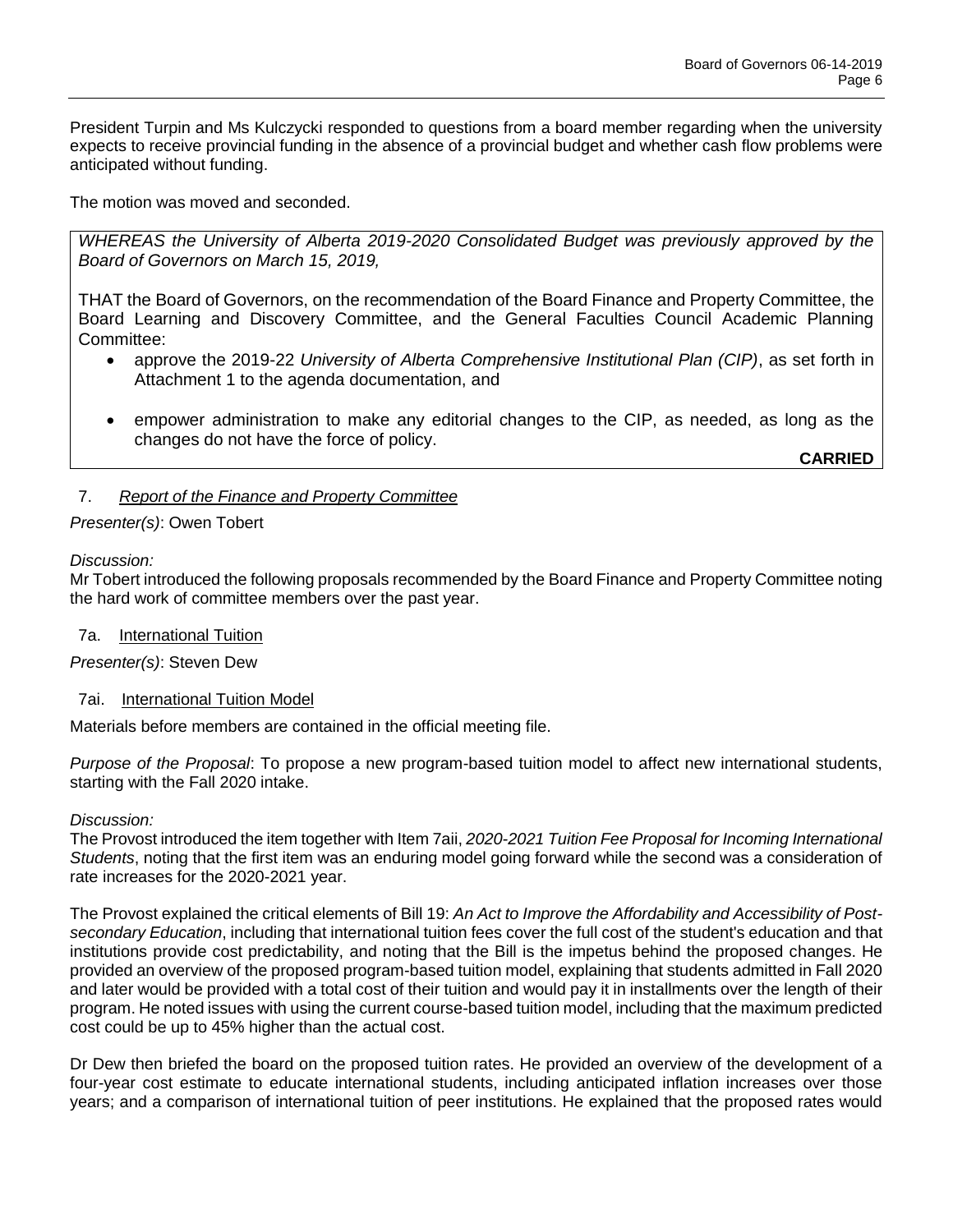fall into categories based on similar costs; rates for a few smaller programs were still being finalized; and funds for student supports would increase.

Mr Tobert commended the Provost and Ms Kulczycki for their work on the proposed changes and the students for acting as positive advocates for the model.

The Provost responded to questions from board members regarding whether international tuition fees will cover the costs to support those students; whether the model will apply to current students; whether there are risks of inflation to the cost of tuition; and whether students would pay for any extra courses they take.

Ms Bhatnagar, Mr Elian, and Mr Ley expressed student support for the model, noting that it will provide predictability, that the amount of consultation was appreciated, and that international students enrich the campus. Ms Bhatnagar then noted her opposition to the international fee increases and explained that students are worried about affordability, and that in addition to the high rates of tuition that international students are subject to, they also face difficulties finding work and housing.

The motion was moved and seconded.

THAT the Board of Governors, on the recommendation of the Board Finance and Property Committee and the General Faculties Council Academic Planning Committee, approve a new program fee-based model for tuition for international students, to take effect for the Fall 2020 intake of new international students, as described in Attachment 1.

**CARRIED**

#### 7aii. 2020-2021 Tuition Fee Proposal for Incoming International Students

Materials before members are contained in the official meeting file.

*Purpose of the Proposal*: To propose tuition fees for the Fall 2020 intake of new international students, compliant with the requirements imposed by amendments to the Post-Secondary Learning Act from Bill 19, An Act to Improve the Affordability and Accessibility of Post-secondary Education, and associated Alberta Tuition Framework and Guidelines.

*Discussion:*

This item was discussed and considered with Item 7ai, *International Tuition Model.*

The motion was moved and seconded.

THAT the Board of Governors, on the recommendation of the Board Finance and Property Committee and the GFC Academic Planning Committee, approve tuition fees, as set forth in Attachment 1, to take effect for the Fall 2020 intake of new international students.

**CARRIED**

Opposed: Akanksha Bhatnagar and Rowan Ley

The President thanked the Provost and Melissa Padfield, Interim Vice-Provost & University Registrar, for their work on the model and tuition rates.

7b. Board Delegation of Authority for Residence and Meal Plan Rates

Materials before members are contained in the official meeting file.

*Presenter(s)*: Andrew Sharman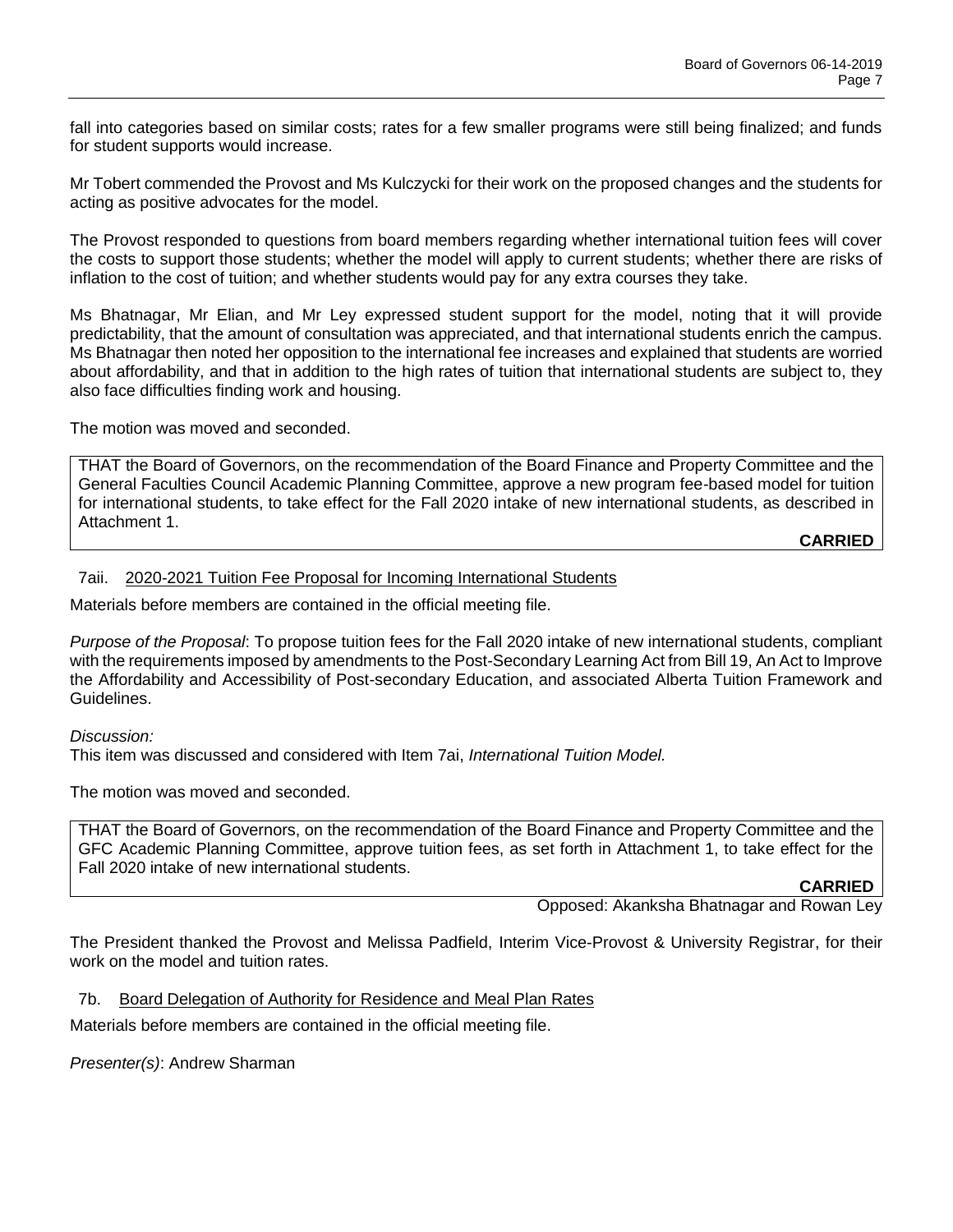*Purpose of the Proposal*: Further to the Board of Governors' approval of delegated authority for determining increases to domestic tuition and mandatory non-instructional fees, this proposal is before the committee to continue the effort to see operational decisions occur more efficiently allowing the Board of Governors to devote its attention to strategic matters.

## *Discussion*:

Mr Sharman introduced the proposal, noting the difficulty of developing any one calculation to set approval limits and explaining the recommendations that the Board delegate authority to the Board Finance and Property Committee to approve increases to residence rental rates of less than five percent and increases to meal plan rates of Alberta Consumer Price Index (CPI) plus one percent.

Mr Sharman responded to questions from board members regarding whether increases to residence rates would allow for improvements to the residences and whether the Board Finance and Property Committee could recommend a proposal to the Board if increases if CPI increased by a large amount.

The motions were moved and seconded.

*Whereas the Board of Governors approved the* Principles for Board of Governors Delegation of Authority *on June 15, 2018, including the following statements:*

- *The Board of Governors has employed a structure that relies upon the delegation of its provincially mandated authorities to its standing committees, the President or other members of Administration and other campus bodies; and*
- *Delegation is essential to ensure timely and efficient decision-making in smaller forums with access to appropriate resource people, while allowing the Board to focus on substantive and strategic issues of broad relevance to the university community;*

**Motion 1:** THAT the Board of Governors, on the recommendation of the Board Finance and Property Committee, delegate approval of increases to residence rental rates equal or less than five percent (5%) to the Board Finance and Property Committee, effective upon Board of Governors' approval.

#### **CARRIED**

**Motion 2:** THAT the Board of Governors, on the recommendation of the Board Finance and Property Committee, delegate approval of increases to meal plan rates equal or less than the most recently reported Alberta Consumer Price Index plus one percent (1%) to the Board Finance and Property Committee, effective upon Board of Governors' approval.

**CARRIED**

7c. Taking Care of our Campuses: An Integrated Asset Management Strategy (2019-2035)

Materials before members are contained in the official meeting file.

#### *Presenter(s)*: Andrew Sharman

*Purpose of the Proposal*: To endorse the Integrated Asset Management Strategy, which will steer infrastructure decisions across all campuses for the foreseeable future, following consultations with the University's executive leadership, the General Faculties Council, and the Board of Governors.

#### *Discussion*:

Mr Sharman presented an overview of the Integrated Asset Management Strategy and its development, including the committee's previous review of the guiding principles and the governance and consultation path. He explained that the strategy holds students and scholarships as its first priority while being mindful of financial and policy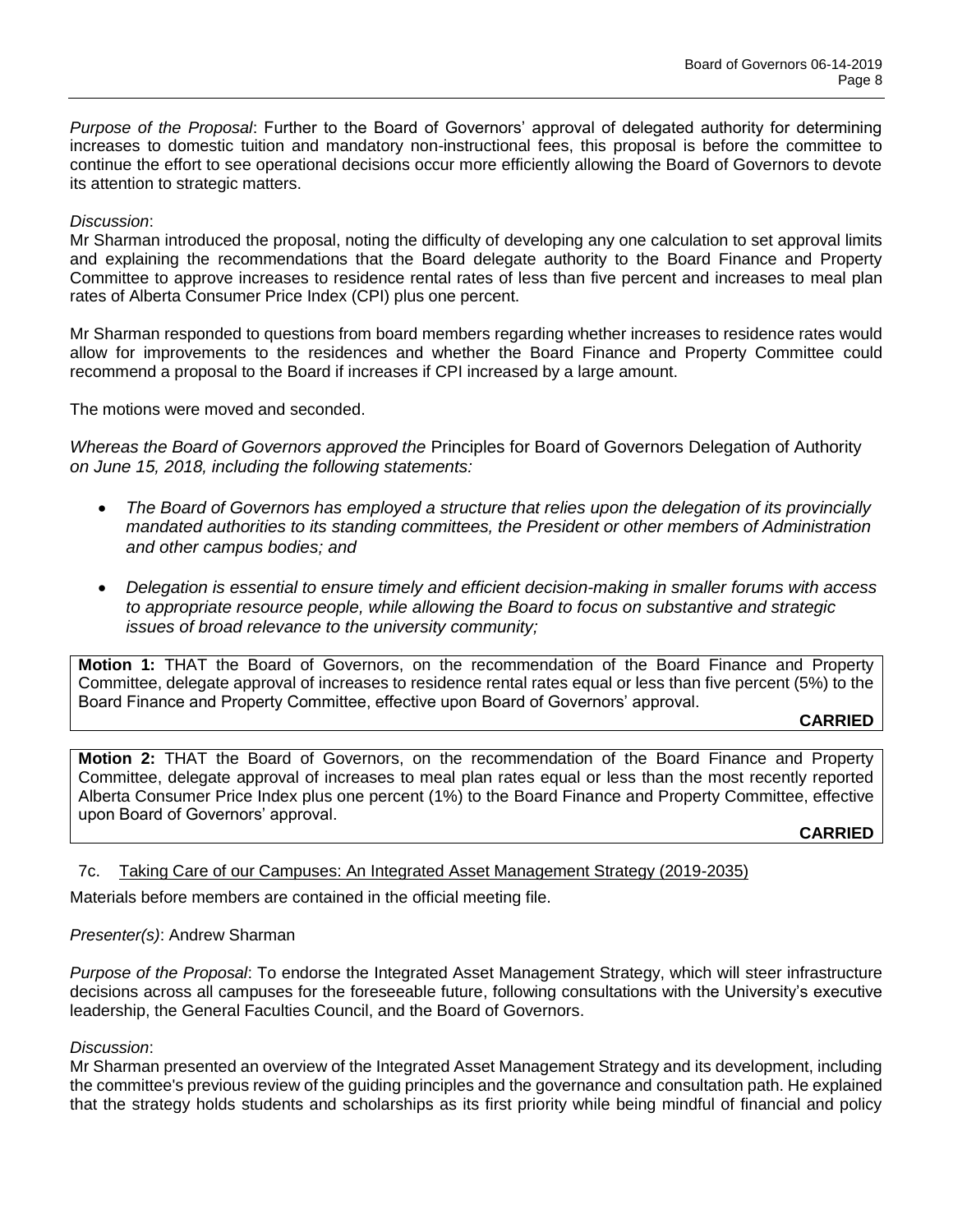issues and that the University of Alberta would be the first in the province and across the U15 institutions with such a strategy.

The motion was moved and seconded.

THAT the Board of Governors, on the recommendation of the Board Finance and Property Committee and General Faculties Council, approve the Integrated Asset Management Strategy, as proposed by the Office of the Vice-President (Facilities and Operations) and as set forth in Attachment 1, as the basis for future infrastructure decisions across all campuses.

**CARRIED**

## 8. *Report of the Human Resources and Compensation Committee*

*Presenter(s)*: Lynn Parish

#### 8a. Workplace Impairment Policy and Procedures

Materials before members are contained in the official meeting file.

*Presenter(s)*: Gitta Kulczycki; MIchelle Bonnici

*Purpose of the Proposal*: To obtain approval of the Workplace Impairment Policy and related procedures which have been developed after extensive consultation and feedback.

*Discussion:*

Ms Parish introduced the item, noting that the proposal was recommended by the Board Human Resources and Compensation Committee where it was subject to scrutiny and questions and that the Board should feel reassured that it was thoroughly reviewed.

The motion was moved and seconded.

THAT the Board of Governors, on the recommendation of the Board Human Resources and Compensation Committee and General Faculties Council, approve the Workplace Impairment Policy, the Workplace Impairment Disclosure and Reporting Procedure, the Managing Impairment in Safety-Sensitive Positions Procedure, and the Drug Testing Procedure, as set forth in Attachments 2 – 5, to take effect September 1, 2019. **CARRIED**

#### 9. *Report of the Learning and Discovery Committee*

*Presenter(s)*: Lynne Paradis

9a. University of Alberta International Strategic Plan

Materials before members are contained in the official meeting file.

*Presenter(s)*: Steven Dew

*Purpose of the Proposal*: To present the University of Alberta International Strategic Plan for discussion and approval.

#### *Discussion:*

Dr Paradis introduced the item and outlined the consultation path. The Provost provided an overview of the proposal, noting that this strategic plan was one of a number of subsidiary plans of *For the Public Good* and that it will serve as an enduring document.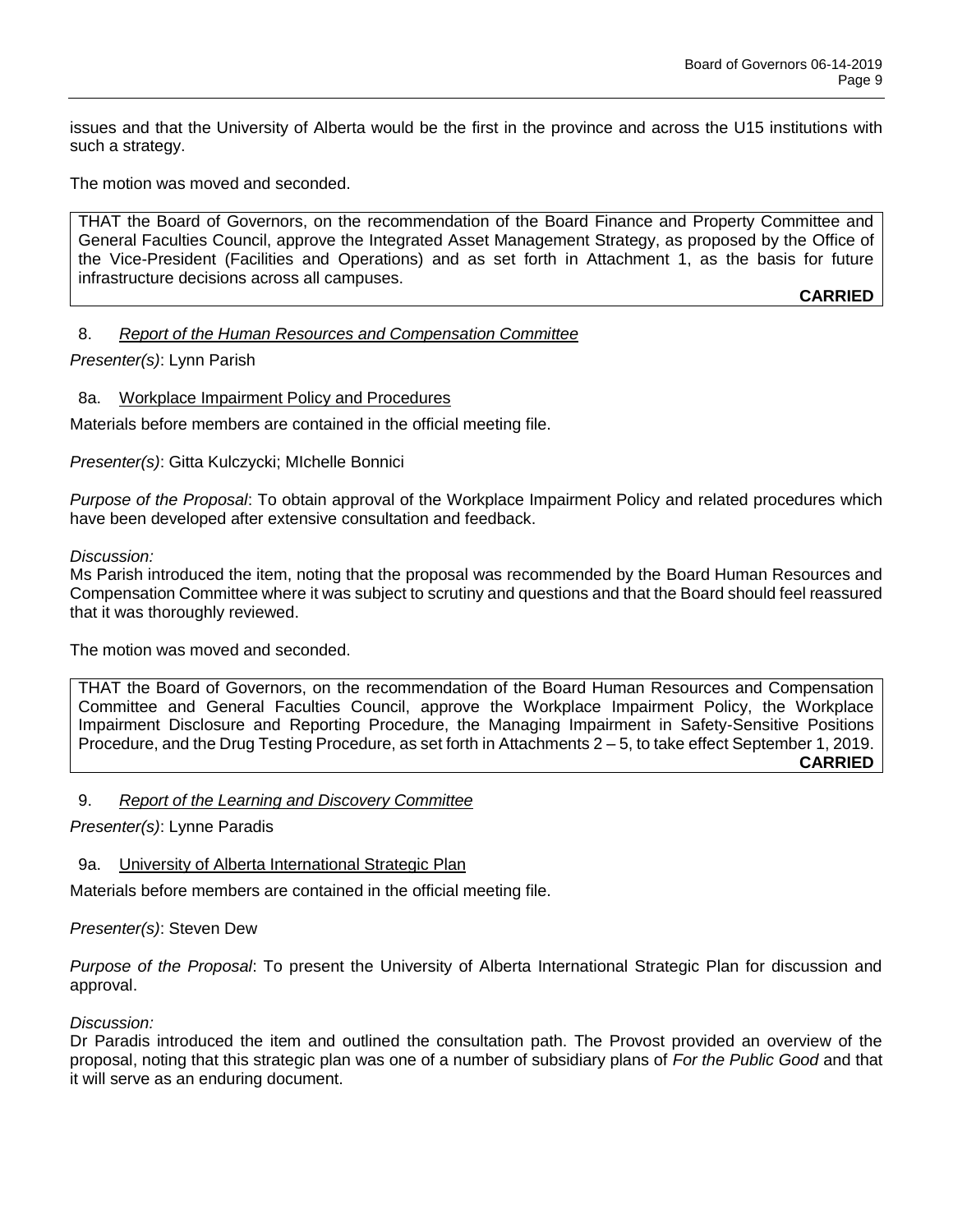The President and the Provost responded to questions from board members regarding whether the university should develop a strategic plan for domestic students, whether domestic students would ever be displaced by international students, whether the university community should use a term other than 'capacity' when talking about the ability to educate students, whether the enrolment targets are flexible, and whether projected rates affect enrolment rates in the future.

The motion was moved and seconded.

THAT the Board of Governors, on the recommendation of the Board Learning and Discovery Committee and General Faculties Council, approve the proposed University of Alberta International Strategic Plan, as proposed by the Provost and Vice-President (Academic), and as contained in Attachment 1, to be effective upon final approval.

**CARRIED**

# 10. *Board Governance Transformation*

*Presenter(s)*: Michael Phair

# 10a. Proposed Terms of Reference for the:

- Audit and Risk Committee
- Finance and Property Committee
- Governance Committee
- Human Resources and Compensation Committee
- Investment Committee
- Learning, Research, and Student Experience Committee
- Reputation and Public Affairs Committee

Materials before members are contained in the official meeting file.

#### *Presenter(s)*: Marion Haggarty-France; Juli Zinken

*Purpose of the Proposal*: To approve new and revised Terms of Reference for seven standing committees of the Board of Governors and to rescind the Terms of Reference for the current eight Board standing committees. These changes are being recommended based on the 2018 Report and Recommendations of the Board Working Group, Board-approved principle documents, and the Board's direction regarding delegations of authority.

#### *Discussion:*

Ms Haggarty-France introduced the proposal and explained that the proposed changes to mandates are the result of a three year governance review process, the Terms of Reference were revised for all Board Committees, and future amendments to the Terms could be made as part of their regular review process.